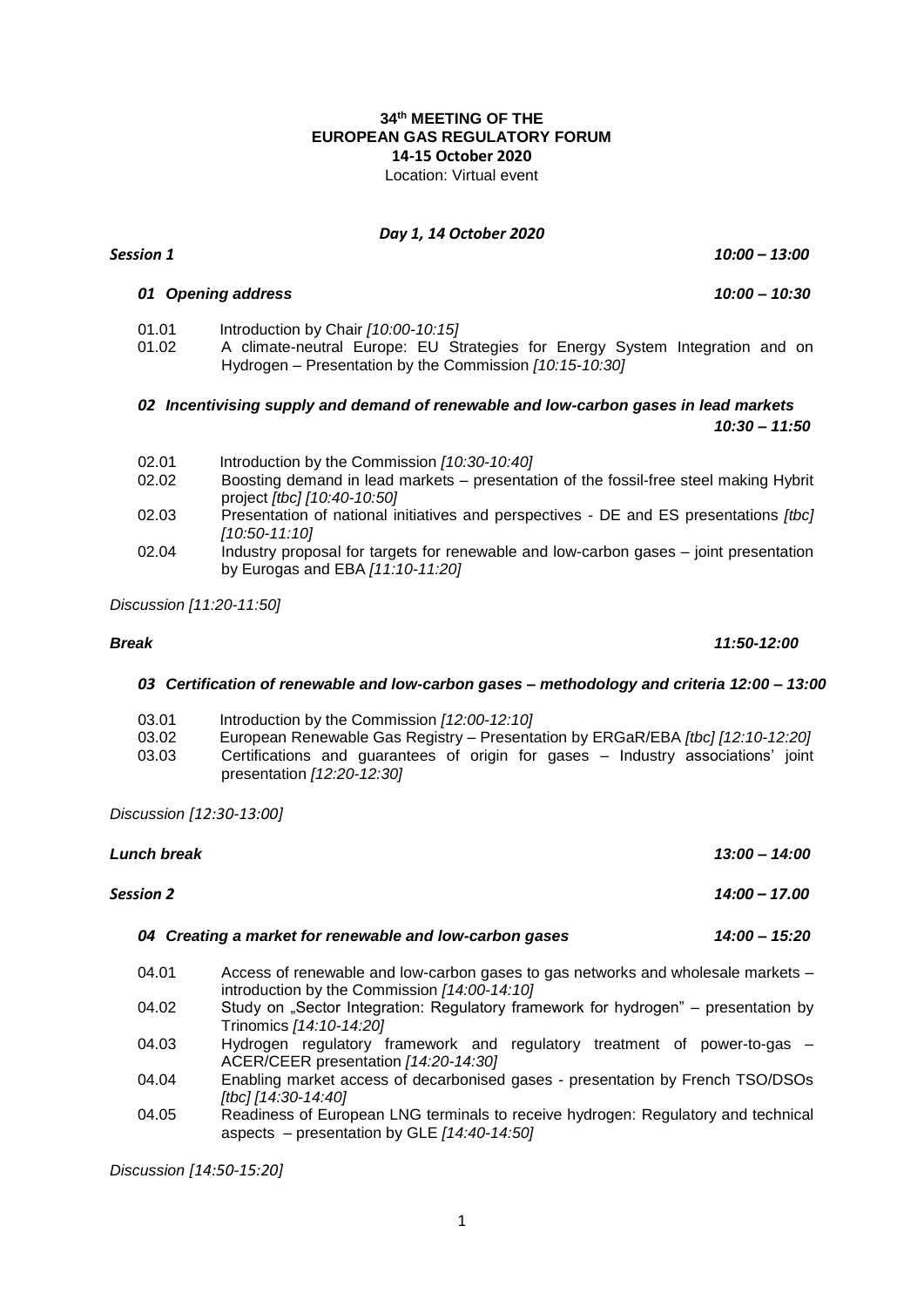#### *05 Infrastructure for renewable and low-carbon gases 15:30 – 16:55*

- 
- 05.01 EU-wide transport infrastructure for renewable and low-carbon gases presentation by the Commission *[15:30-15:40]*
- 05.02 Implementing interlinkages between gas and electricity systems in joint scenario development – Joint ENTSO-E/ENTSOG presentation *[15:40-15:50]*
- 05.03 Hydrogen readiness of transmission systems Joint presentation of the TSOs of the H2GAR project *[15:50-16:00]*
- 05.04 European hydrogen backbone: developing dedicated infrastructure TSO joint presentation *[tbc] [16:00-16:10]*
- 05.05 Pre-requisites for the introduction and scale-up of renewable and decarbonised gas transport – joint DSO perspective *[16:10-16:15]*
- 05.06 Infrastructure for renewable and low-carbon gases CAN presentation *[tbc] [16:15- 16:25]*

*Discussion [16:25-16:55]*

*Closing of Day 1 16:55 - 17:00*